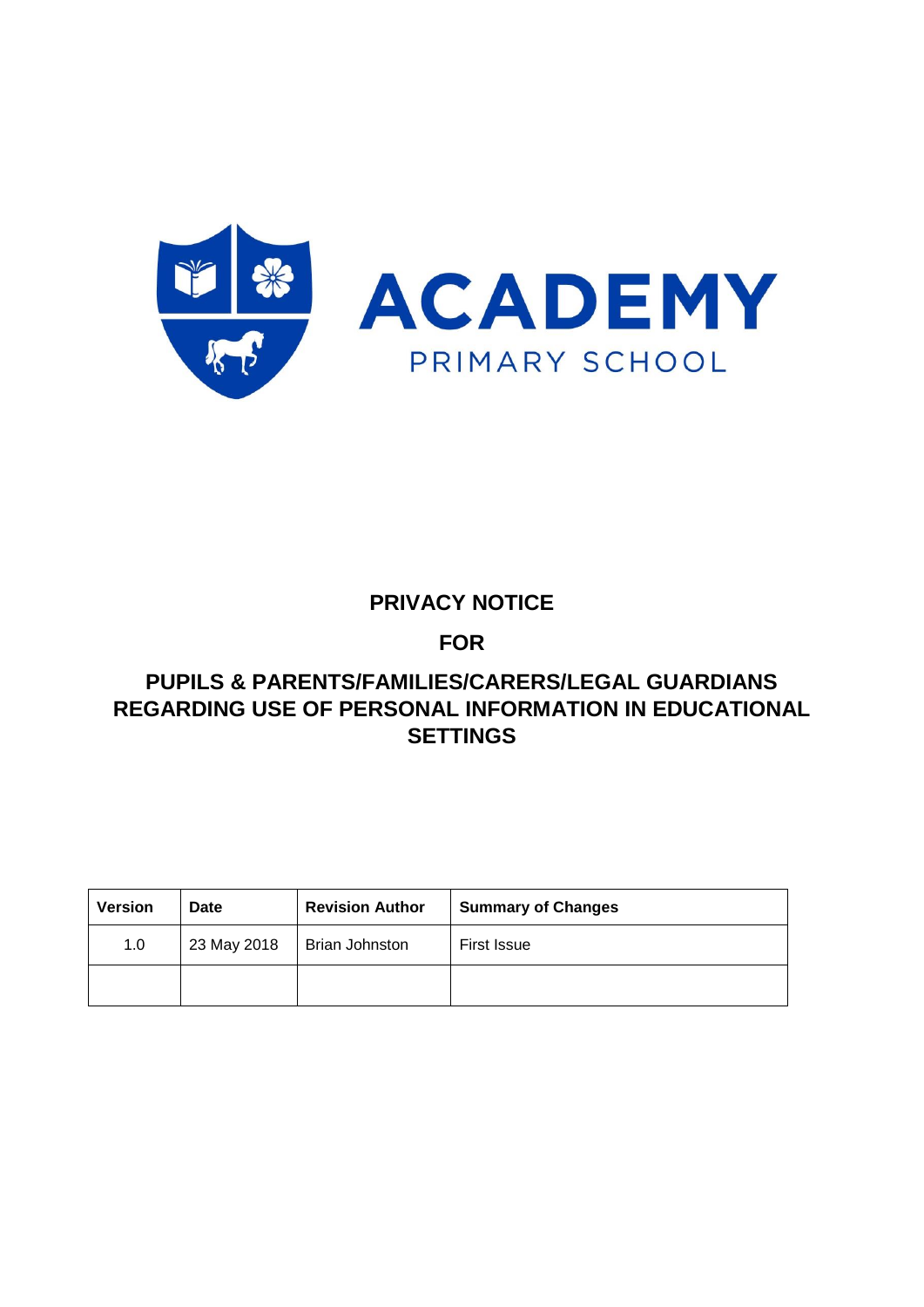# **ACADEMY PRIMARY SCHOOL**

## **PRIVACY NOTICE**

# **For Pupils & Parents/Families/Carers/Legal Guardians**

#### **ABOUT US**

**Academy Primary School** is the data controller of the personal information we hold about our pupils and their parents/families/carers/legal guardians. This means that we are responsible for deciding how we hold and use the personal information which we collect.

We are required under the General Data Protection Regulation (GDPR) to notify you of the information contained in this privacy notice.

We collect and use pupil information under the Education Act (Northern Ireland) 2014 and other legislation. You may find the specific legislation at https://www.education-ni.gov.uk/departmenteducation-legislation.

The majority of pupil information you provide to us is information which you are legally obliged to provide but some pupil information is provided to us on a voluntary basis. When collecting information from you we will inform you whether you are required to provide certain pupil information to us or if you have a choice in this.

This notice applies to prospective, current and former pupils and their families/carers/legal guardians and those applying for a place at the school and their families/carers/legal guardians. We may update this notice at any time but if we do so, we will inform you as soon as reasonably practicable.

It is important that you read and retain this notice, together with any other privacy notice we may provide on specific occasions when we are collecting or processing personal information about you, so that you are aware of how and why we are using such information and what your rights are under the GDPR.

If you have any questions about this privacy notice or how we handle personal information, please contact the Principal who will deal with your query. The Principal can be contacted on:

Mr S Moore Academy Primary School 194 Listooder Road **Saintfield** BT24 7JA Tel: 028 97510407 Email: [smoore560@c2kni.net](mailto:smoore560@c2kni.net)

Our Data Protection Officer is the **[Education Authority](http://www.eani.org.uk/)** and it monitors the school's data protection procedures to ensure they meet the standards and requirements of the GDPR.

*The DPO for the Education Authority is in the process of being appointed. In the interim you should contact the school principal, Mr S Moore with any queries or concerns you have.*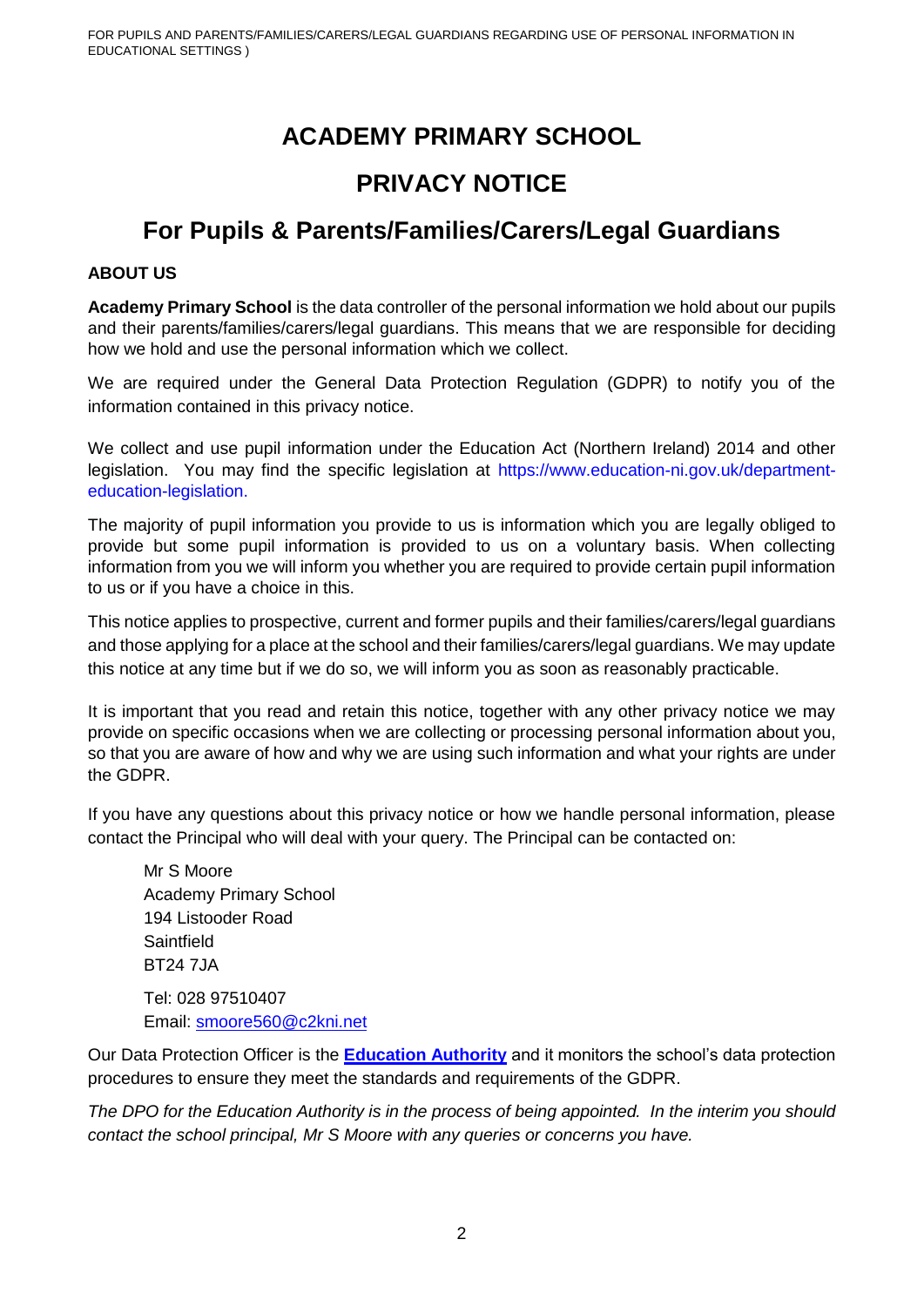You have the right to make a complaint at any time to the Information Commissioner's Office (ICO), the UK supervisory authority for data protection issues. The ICO's details are as follows:

#### **The Information Commissioner's Office – Northern Ireland**

3rd Floor 14 Cromac Place, Belfast BT7 2JB Telephone: 028 9027 8757 / 0303 123 1114 Email: ni@ico.org.uk

## **HOW DO WE COLLECT AND HOLD PERSONAL INFORMATION?**

We collect some personal information about our pupils and their families/carers/legal guardians during a pupil's application process to the school.

We will sometimes collect additional information from third parties such as the Education Authority, Department of Education, examination board or previous school attended by a pupil.

We mainly collect personal information about our pupils and their families/carers/legal guardians throughout the course of the pupil's time at the school, for instance when completing educational visit consent forms, from statutory curriculum assessments and throughout our relationship with a pupil when we are exercising our legal obligations as a public educational body and during our pastoral care.

## **WHAT PERSONAL INFORMATION DO WE COLLECT, STORE AND USE ABOUT OUR PUPILS?**

Personal information is information that identifies you and relates to you. We will collect, store and use the following categories of personal information about our pupils:

- Personal information (such as name, age, date of birth, photographs and unique pupil number)
- Contact information (such as address, emergency contact information and telephone number)
- Attendance information (such as sessions attended, number of absences and absence reasons)
- Assessment information (such as statutory assessment process, and standardised tests provided by commercial companies)
- Exclusion and behavioural information
- CCTV footage captured in school and other information obtained through electronic means
- Non-sensitive characteristic data (such as free school meal eligibility)
- Special categories of data (such as ethnicity, language, country of birth, nationality, information regarding health, special educational needs, allergies and disability).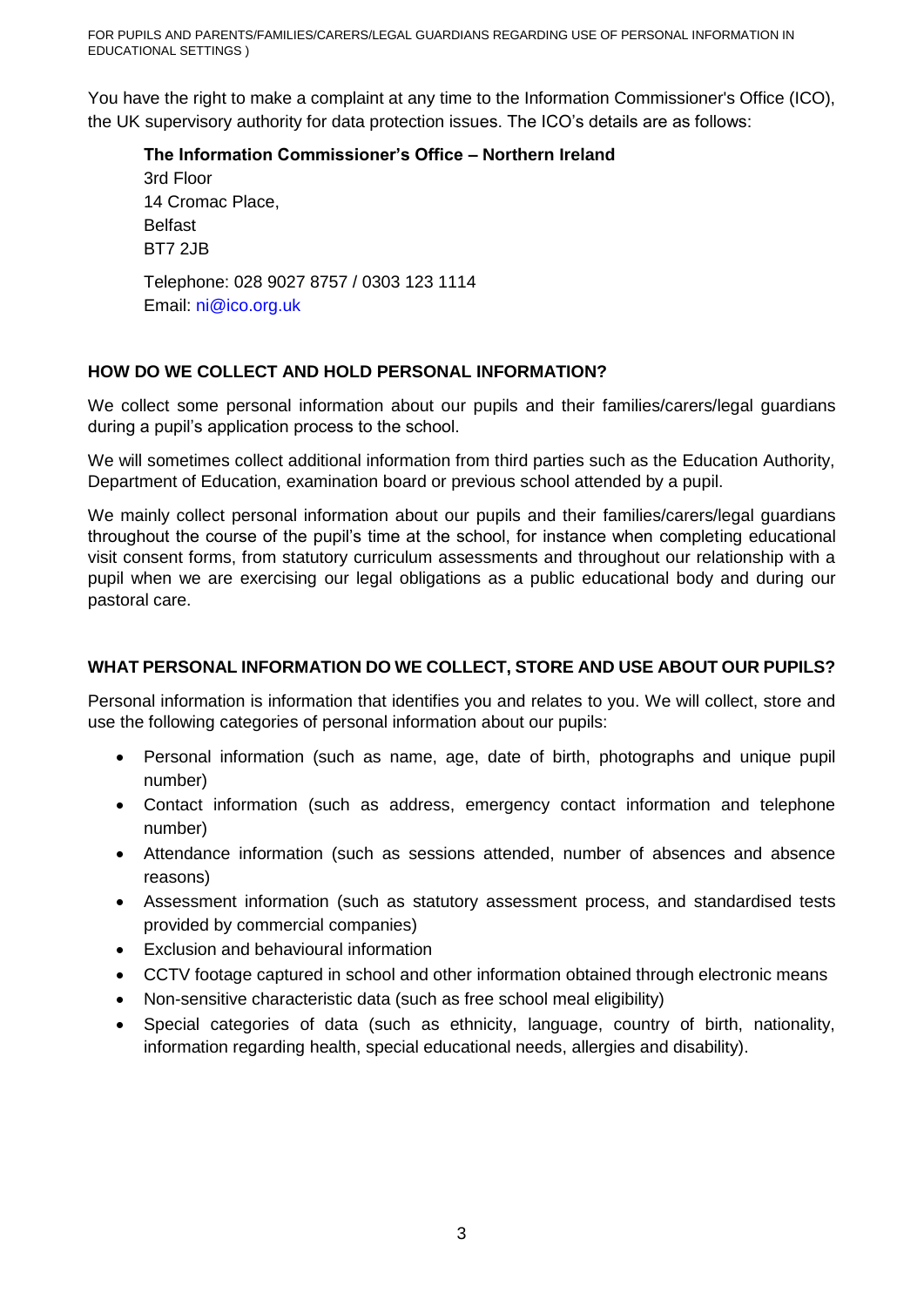## **WHAT PERSONAL INFORMATION DO WE COLLECT, STORE AND USE ABOUT OUR PUPILS'/ PARENTS/FAMILIES/CARERS/LEGAL GUARDIANS?**

We will collect, store and use the following categories of personal information about our pupils'/parents/families/carers/legal guardians:

- Personal information (such as name, age, date of birth and photographs)
- Contact information (such as address and telephone number)
- Financial information (such as bank account details and payment history)
- CCTV footage captured in school and other information obtained through electronic means

## **WHY DO WE COLLECT, STORE AND USE THIS INFORMATION?**

We will only use personal information when the law allows us to. Most commonly, we will use personal information relating to our pupils and their parents/families/carers/legal guardians where we need to comply with our legal obligations and where it is needed in the public interest for us to exercise our authority as a public educational body.

In some cases we may use personal information where it is necessary for our legitimate interests (or those of a third party) and your interests and fundamental rights do not override those interests. For example, the school has a legitimate interest in providing pupils with an education, safeguarding and promoting pupil welfare, facilitating the efficient operation of the school.

We may also use your personal information, less frequently to protect a pupil's or their family's interests (or someone else's interests). For example, when investigating a complaint made by another pupil.

We keep personal information electronically on the School's information management systems, the School's IT network, or manually in indexed filing systems.

Situations in which we will use personal data, including special category data, include:

| <b>Teaching &amp; Learning</b><br>$\bullet$                                                              | <b>Statutory Returns</b><br>$\bullet$                                                                                     |
|----------------------------------------------------------------------------------------------------------|---------------------------------------------------------------------------------------------------------------------------|
| For example:                                                                                             | For example:                                                                                                              |
| to monitor and report on pupil<br>$\circ$<br>progress<br>to provide appropriate pastoral care<br>$\circ$ | to monitor equal opportunities<br>$\circ$                                                                                 |
| <b>Safeguarding &amp; Child Protection</b>                                                               | <b>Security</b>                                                                                                           |
| For example:                                                                                             | For example:                                                                                                              |
| to safeguard pupils<br>$\circ$<br>to manage a pupil's absence<br>$\circ$                                 | to comply with health and safety<br>$\circ$<br>obligations<br>to comply with the law regarding<br>$\circ$<br>data sharing |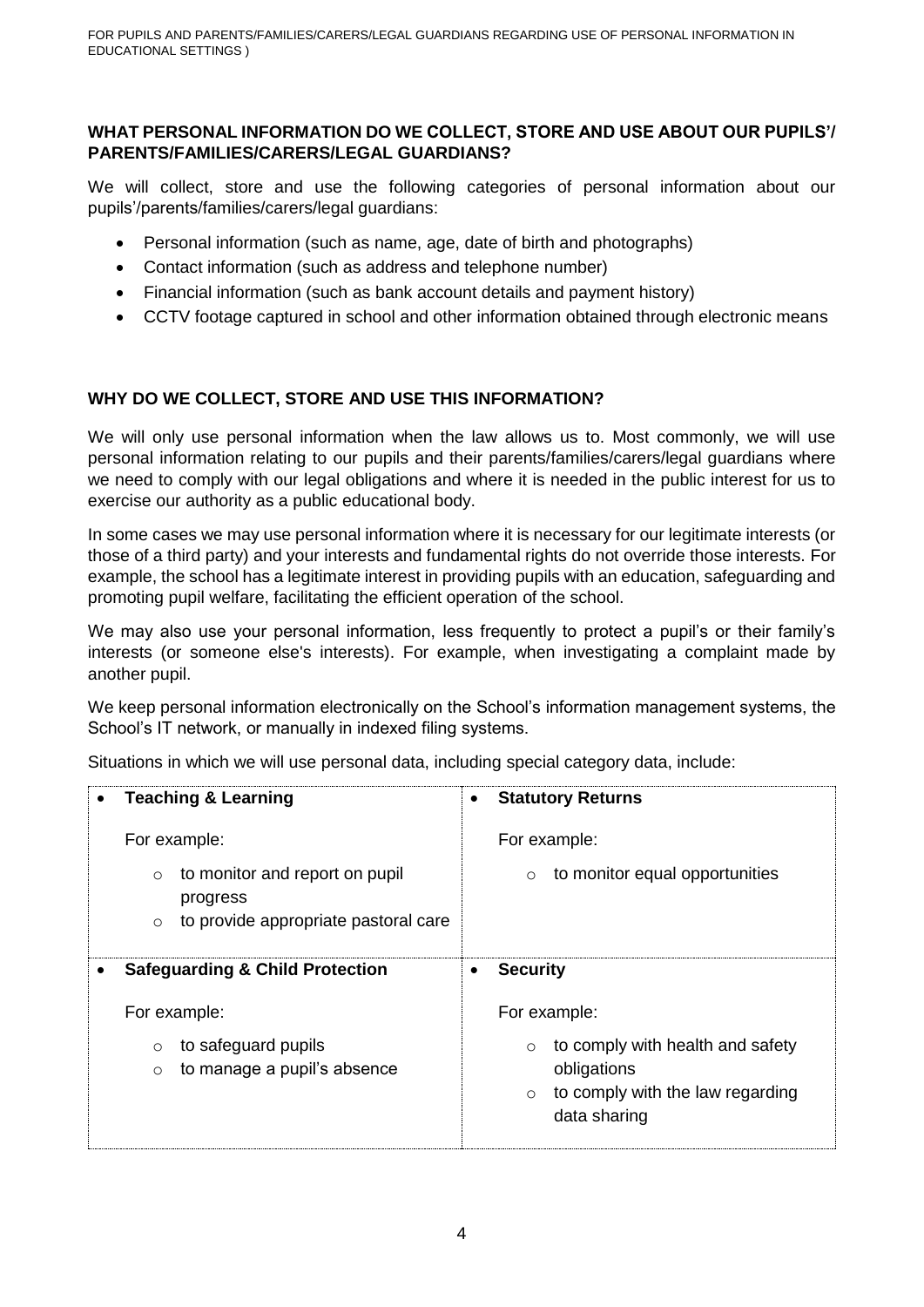FOR PUPILS AND PARENTS/FAMILIES/CARERS/LEGAL GUARDIANS REGARDING USE OF PERSONAL INFORMATION IN EDUCATIONAL SETTINGS )

| <b>Business Continuity</b>            | <b>Access to Systems</b>               |
|---------------------------------------|----------------------------------------|
| $\bullet$                             | $\bullet$                              |
| For example:                          | For example:                           |
| to assess the quality of our services | to support pupil learning              |
| $\circ$                               | $\circ$                                |
| <b>Communications</b>                 | <b>Sound Financial Management</b><br>٠ |
| For example:                          | For example                            |
| to foster links between the school    | to provide more efficient means of     |
| $\circ$                               | $\circ$                                |
| and the local community, including    | payment for school facilities such as  |
| fundraising events                    | catering services                      |

#### **CONSENT**

Whilst the majority of the personal data provided to the school is required for us to comply with our legal obligations, some of that information is provided on a voluntary basis through parental consent (namely, a parent's/carer's/legal guardian's express agreement).

Where we need consent, for example e.g. for permission for pupils' images to be used in publicity material, the school will provide the person with parental responsibility for a pupil with a specific and clear notice which explains the reasons why the data is being collected and how the data will be used. You should be aware if you do not consent to our collection of this type of data, this will not affect the standard of education we deliver to the pupil.

If we ask for your consent to use personal information, you can take back this consent at any time. Please contact the school if you would like to withdraw any consent you have given.

Please be aware that we do not need to obtain parental consent if personal data is to be processed for the purposes of obtaining counselling services for the child.

#### **HOW LONG IS DATA STORED FOR?**

We will only keep personal information for as long as necessary to fulfil the purposes we collected it (for example, to educate and look after pupils) and including for the purposes of satisfying any legal, accounting, or reporting requirements.

We do not store personal data forever; we only hold pupil and family data for as long as we are legally able to do so. However, sometimes we will keep personal information for historical reasons (e.g. year group or sports team photographs) but you will always have a right to ask for it to be destroyed.

This is a link to the Department of Education Document Retention and Disposal Policy which can be found at [https://www.education-ni.gov.uk/publications/disposal-records-schedule.](https://www.education-ni.gov.uk/publications/disposal-records-schedule)This will give you more information about how long we keep personal information.

In determining the appropriate retention period for personal information, we consider the amount, nature, and sensitivity of the personal data, the potential risk of harm from unauthorised use or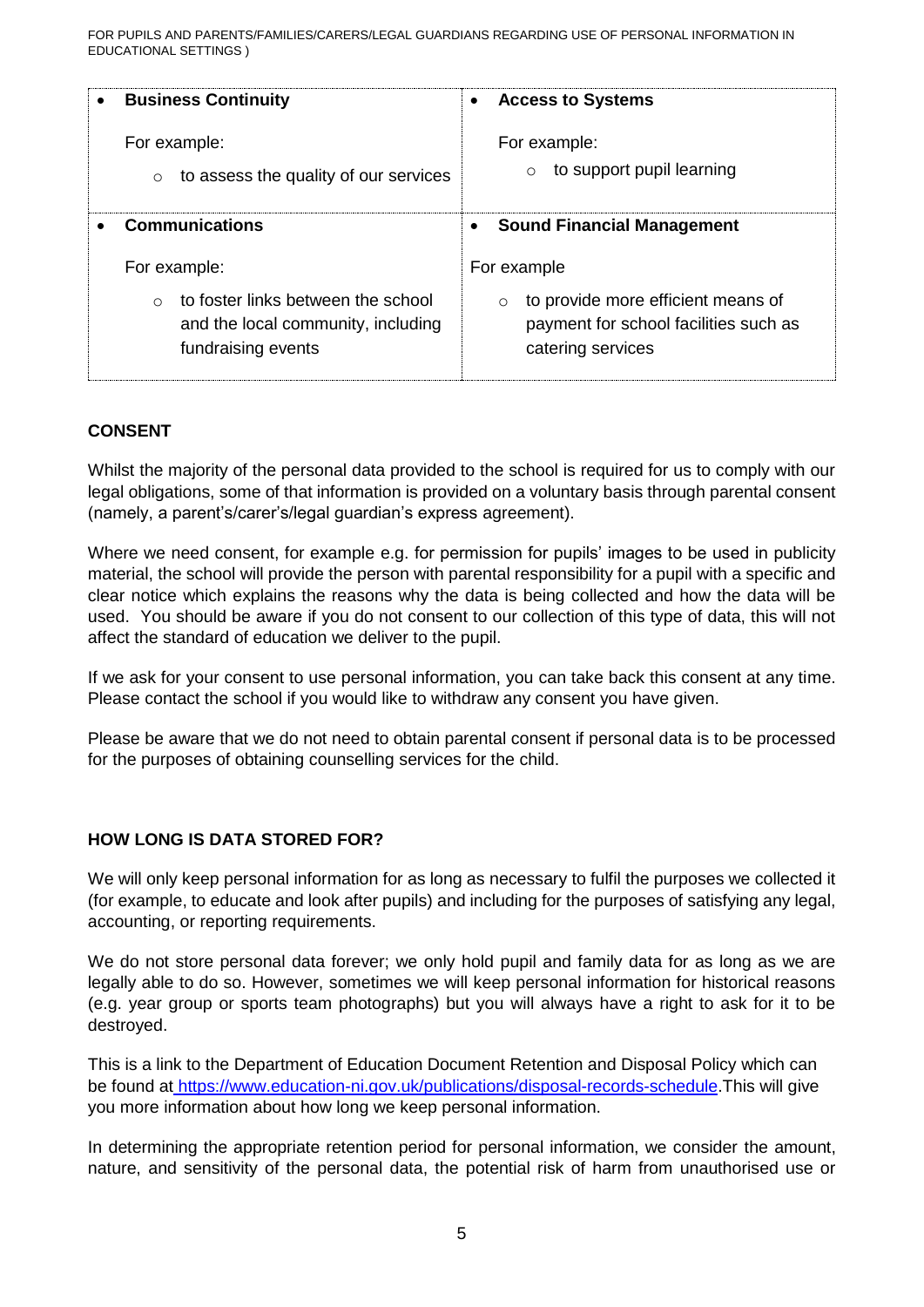FOR PUPILS AND PARENTS/FAMILIES/CARERS/LEGAL GUARDIANS REGARDING USE OF PERSONAL INFORMATION IN EDUCATIONAL SETTINGS )

disclosure of your personal data, the purposes for which we process your personal data and whether we can achieve those purposes through other means, and the applicable legal requirements.

In some circumstances we may anonymise your personal information so that it can no longer be associated with you, in which case we may use such information without further notice to you.

## **DATA SECURITY**

We have put in place appropriate security measures to prevent personal information from being accidentally lost, used or accessed in an unauthorised way, altered or disclosed. In addition, we limit access to your personal information to those employees, agents, contractors and other third parties who have a need to know. They will only process personal information on our instructions and they are subject to a duty of confidentiality.

We have put in place procedures to deal with any suspected data security breach and will notify you and any applicable regulator (currently the Information Commissioner's Office) of a suspected breach where we are legally required to do so.

#### **WHO WE SHARE PUPIL INFORMATION WITH**

We may have to share pupil and their family's data with third parties, including third-party service providers and other bodies such as:

- the new school/s that the pupil attends after leaving us
- the Department of Education
- the Education Authority for Northern Ireland
- Northern Ireland Council for Curriculum Examinations and Assessments
- The Board of Governors
- General Teaching Council for Northern Ireland
- Youth Council for Northern Ireland
- Exceptional Circumstances Body
- Department of Health and Health & Social Care Trusts
- PSNI
- C2K School Management Information System
- Examination Boards such as AQA, CCEA and Excel
- Commercial standardised test providers.

#### **Why we share pupil information**

We do not share information about our pupils with anyone without consent unless the law and our policies allow us to do so. We only permit access to personal data for specified purpose and in accordance with our instructions.

We are required to share pupils' data with the Department of Education and/or the Education Authority on a statutory basis. This data sharing underpins school funding and educational attainment policy and monitoring. We also share information with the NHS or a pupil's destination upon leaving school.